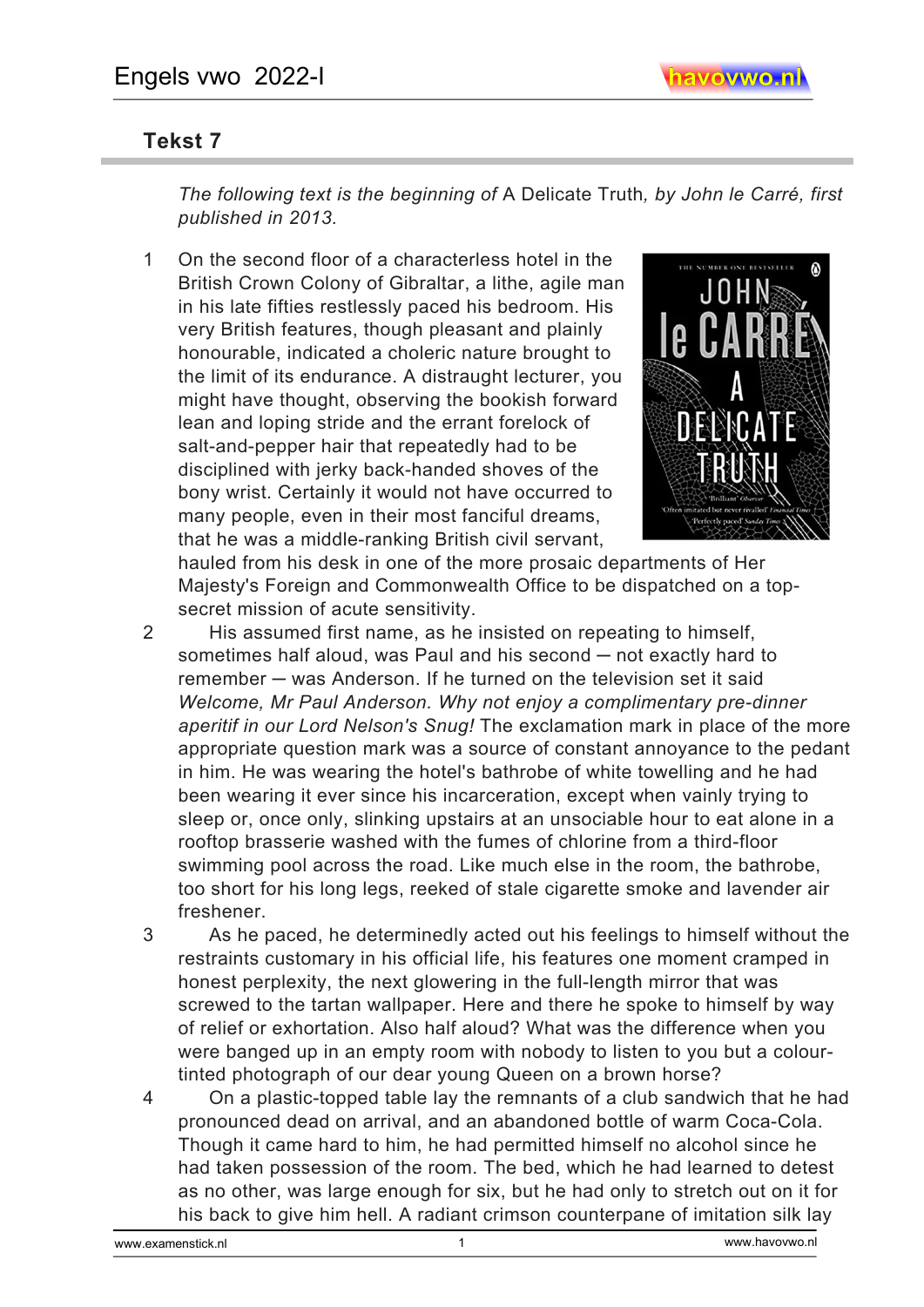over it, and on the counterpane an innocent-looking cellphone which he had been assured was modified to the highest state of encryption and, though he was of little faith in such matters, he could only suppose it was. Each time he passed it, his gaze fixed on it with a mixture of reproach, longing and frustration.

- *5 I regret to inform you, Paul, that you will be totally incommunicado, save for operational purposes, throughout your mission,* the laborious South African voice of Elliot, his self-designated field commander, is warning him. *Should an unfortunate crisis afflict your fine family during your absence they will pass their concerns to your office's welfare department, whereupon contact with you will be made. Do I make myself clear, Paul?*
- 6 You do, Elliot, little by little you do.
- 7 Reaching the overlarge picture window at the further end of the room, he scowled upward through the grimy net curtains at Gibraltar's legendary Rock which, sallow, wrinkled and remote, scowled back at him like an angry dowager. Yet again, out of habit and impatience, he examined his alien wristwatch and compared it with the green numerals on the radio clock beside the bed. The watch was of battered steel with a black dial, a replacement for the gold Cartier presented to him on their twenty-fifth by his beloved wife on the strength of an inheritance from one of her many deceased aunts.
- 8 But hang on a minute! *Paul hasn't got a bloody wife!* Paul Anderson has no wife, no daughter. Paul Anderson's a bloody hermit!
- 9 'Can't have you wearing *that,* Paul darling, can we now?' a motherly woman his own age is saying to him a lifetime ago in the red-brick suburban villa near Heathrow airport where she and her sisterly colleague are dressing him for the part. 'Not with those nice initials engraved on it, can we? You'd have to say you'd nicked it off of somebody married, wouldn't you, Paul?'
- 10 Sharing the joke, determined as ever to be a good chap by his own lights, he looks on while she writes *Paul* on an adhesive label and locks his gold watch away in a cash box with his wedding ring for what she calls *the duration.*